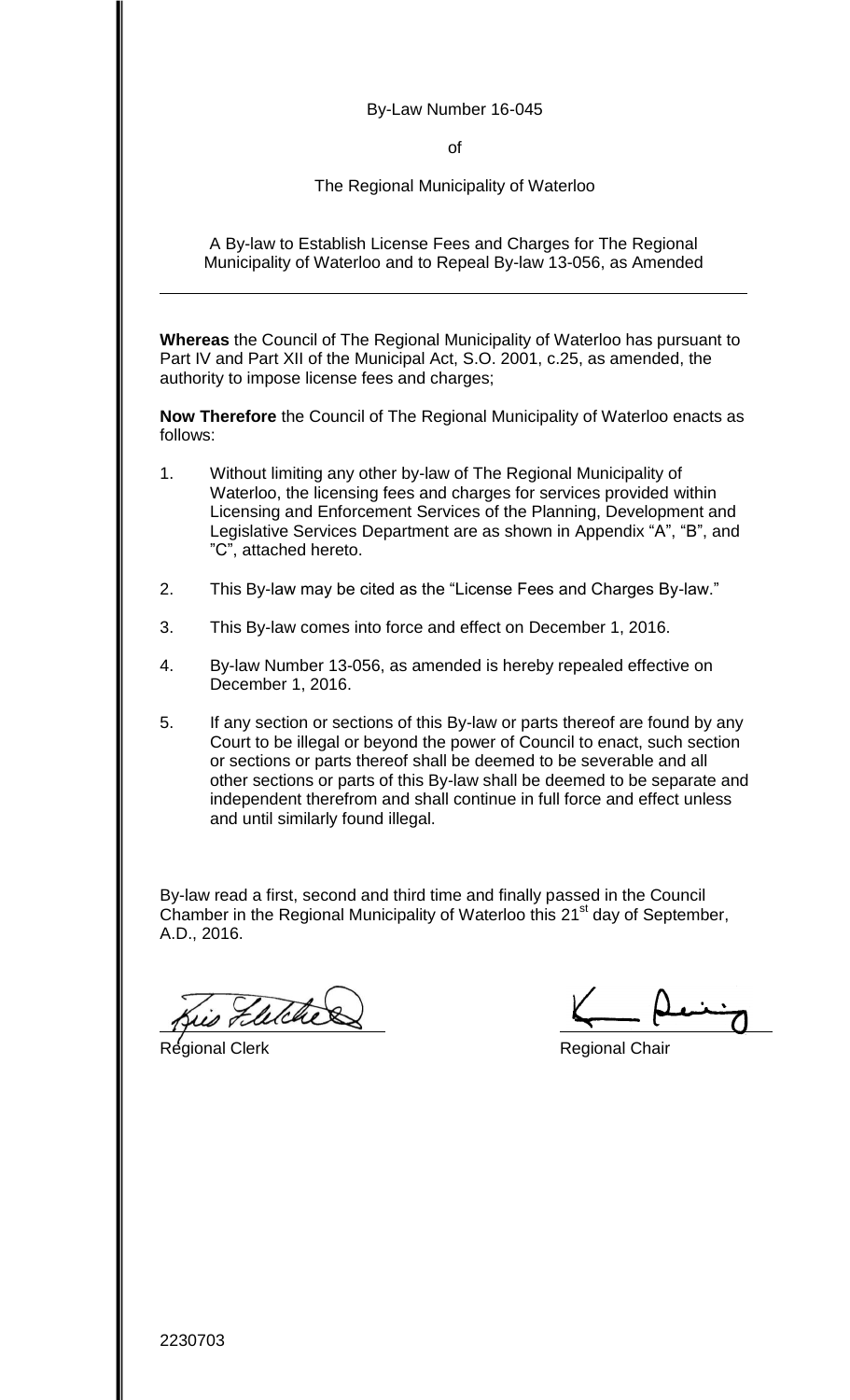### **Broker Fees Schedule where Taxi-cab Broker is not Exclusively App-Based**

**The following fees apply to both Metered and Auxiliary Taxi-cabs unless specifically stipulated.** 

| <b>Type of Fee</b>                        | <b>New Application   Annual Renewal</b> |                   |
|-------------------------------------------|-----------------------------------------|-------------------|
| <b>Taxi-cab Broker Fees</b>               |                                         |                   |
| Taxi-cab Broker Fleet Size                |                                         |                   |
| 1 to 50                                   | \$150                                   | \$150             |
| 51 to 100                                 | \$300                                   | \$300             |
| 101 to 150                                | \$600                                   | \$600             |
| 151 to 200                                | \$1200                                  | \$1200            |
| 201 to 500 vehicles                       | \$2400                                  | \$2400            |
| 501 to 999 vehicles                       | \$4800                                  | \$4800            |
| 1000 to 2999 vehicles                     | \$50000                                 | \$50000           |
| 3000 or more                              | \$22 per vehicle                        | \$22 per vehicle  |
| <b>Reinstatement of Suspended Taxi-</b>   | \$200                                   | N/A               |
| cab Broker Licence                        |                                         |                   |
| <b>Fee in Lieu of Accessible Services</b> |                                         |                   |
| for Auxiliary Taxi-cab Broker             |                                         |                   |
| Vehicles 1 to 499                         | \$100 per vehicle                       | \$100 per vehicle |
| Vehicles 500 to 999                       | \$75 per vehicle                        | \$75 per vehicle  |
| Vehicle 1000 and up                       | \$50 per vehicle                        | \$50 per vehicle  |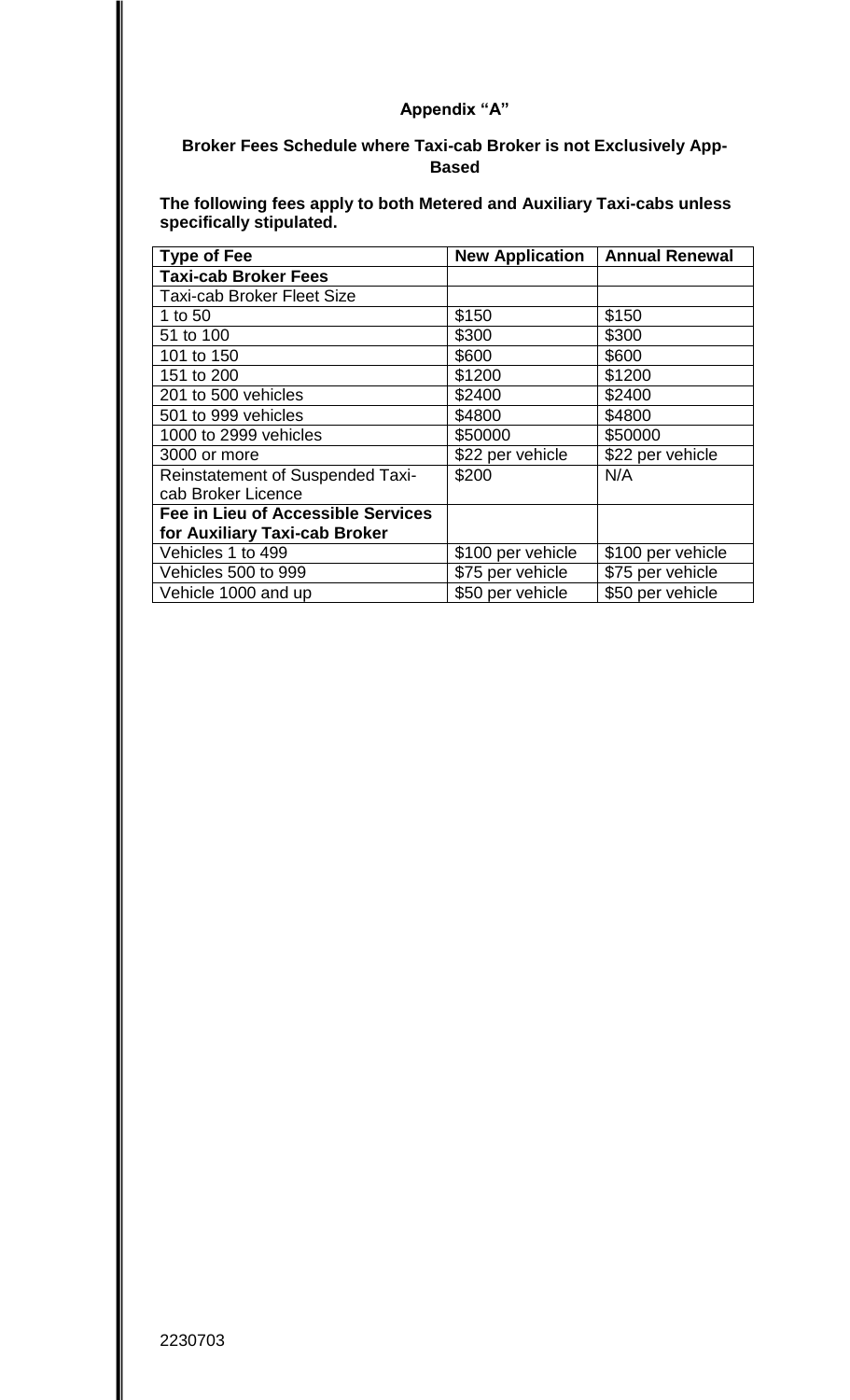# **Owner/Vehicle Fees Schedule where Taxi-cab Broker is not Exclusively App-Based**

**The following fees apply to both Metered and Auxiliary taxi-cabs unless specifically stipulated.** 

| <b>Type of Fee</b>                                                      | <b>New</b><br><b>Application</b> | <b>Annual</b><br><b>Renewal</b> |
|-------------------------------------------------------------------------|----------------------------------|---------------------------------|
| <b>Taxi-cab Owner/Vehicle Fees</b>                                      |                                  |                                 |
| <b>Metered Taxi</b>                                                     |                                  |                                 |
| <b>Region issued</b>                                                    | \$600                            | \$300                           |
| Taxi-cab Owner/Vehicle Licence- Metered Taxi                            |                                  |                                 |
| <b>Broker Issued</b>                                                    | \$300                            | \$150                           |
| Taxi-cab Owner/Vehicle Licence - Metered Taxi<br>- Broker Issued        |                                  |                                 |
| <b>Auxiliary Taxi</b>                                                   |                                  |                                 |
| <b>Region Issued</b><br>Taxi-cab Owner/Vehicle Licence - Auxiliary Taxi | \$300                            | \$150                           |
| <b>Broker Issued</b>                                                    | \$150                            | \$75                            |
| Taxi-cab Owner/Vehicle Licence - Auxiliary Taxi                         |                                  |                                 |
| <b>Accessible Taxi-cabs</b>                                             |                                  |                                 |
| Taxi-cab Owner/Vehicle Licence - Accessible                             | \$0                              | \$0                             |
| <b>Special or Short term Licences</b>                                   |                                  |                                 |
| 30 Day Taxi-cab Owner/Vehicle License (meter<br>or auxiliary)           | \$15                             | \$15 renewal<br>after 30 days   |
| <b>Metered Taxi-cab Spare Vehicles</b>                                  |                                  |                                 |
| <b>Region Issued</b><br>Spare Vehicle-Metered Taxi-cab                  | \$200                            | \$100                           |
| <b>Broker Issued</b>                                                    | \$100                            | \$50                            |
| Spare Vehicle - Metered Taxi-cab                                        |                                  |                                 |
| <b>Other Vehicle Fees</b>                                               |                                  |                                 |
| Reinstatement of Suspended Taxi-cab<br><b>Owner/Vehicle Licence</b>     | \$200                            | N/A                             |
| Transfer of Broker or Additional Broker - Taxi-<br>cab Owner/Vehicle    | \$45                             | N/A                             |
| Replacement Vehicle (excludes Meter Test Fee<br>for Metered Taxis)      | \$40                             | N/A                             |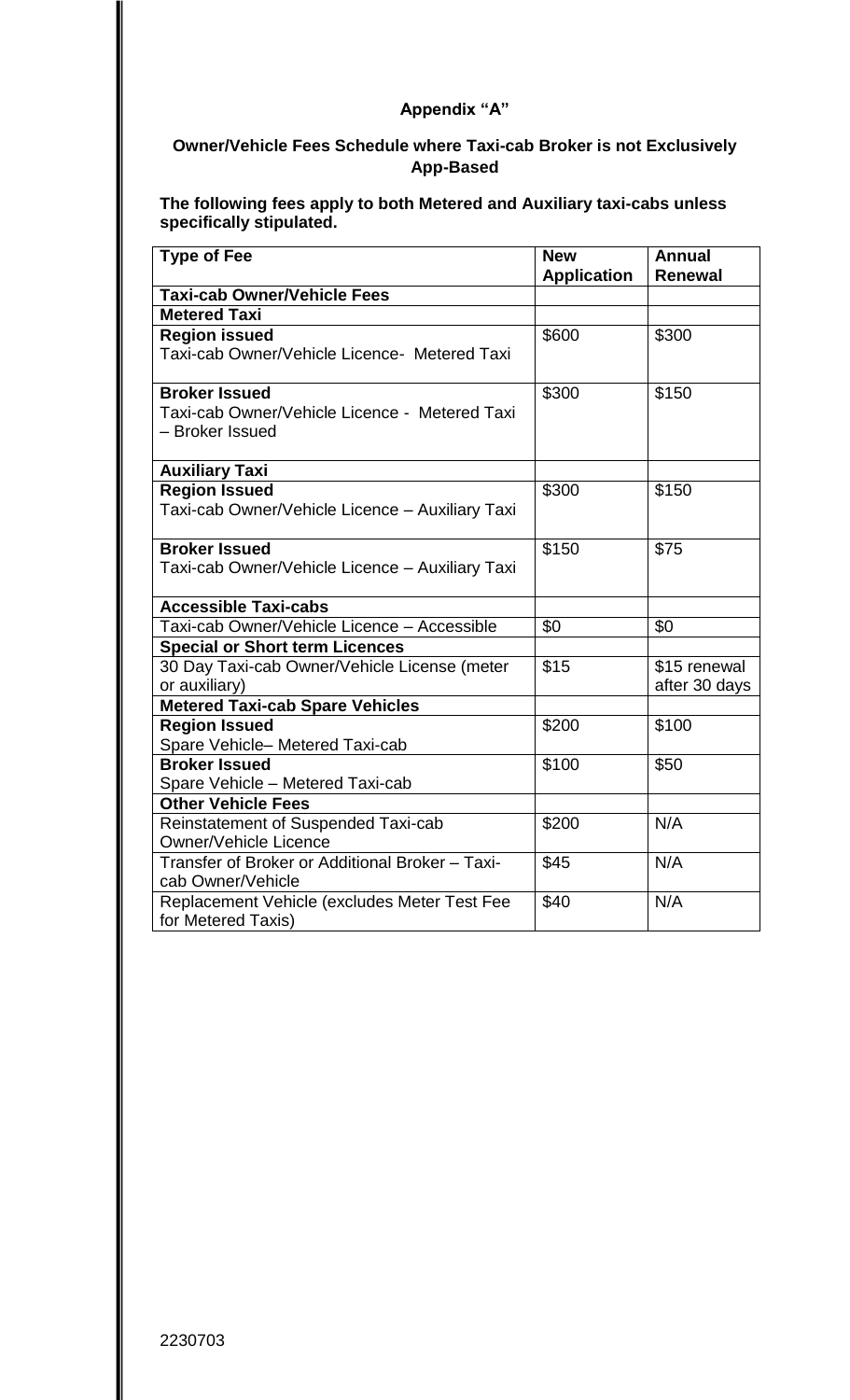## **Drivers Fees Schedule where Taxi-cab Broker is not Exclusively App-Based**

**The following fees apply to both Metered and Auxiliary taxi-cabs unless specifically stipulated.** 

| <b>Type of Licence</b>                                              | <b>New</b>         | Annual         |
|---------------------------------------------------------------------|--------------------|----------------|
|                                                                     | <b>Application</b> | <b>Renewal</b> |
| <b>Taxi-cab Drivers Fees</b>                                        |                    |                |
| <b>Region Issued</b>                                                | \$120              | \$100          |
| <b>Taxi-cab Driver Licence</b>                                      |                    |                |
| <b>Broker Issued</b>                                                | \$60               | \$50           |
| Taxi-cab Driver Licence                                             |                    |                |
| <b>Accessible Fees</b>                                              |                    |                |
| Taxi-cab Driver Licence Upgrade to Accessible                       | \$0                | N/A            |
| <b>Special or Short term Licenses</b>                               |                    |                |
| 30 Day Taxi-cab Driver License                                      | \$10               | \$10           |
|                                                                     |                    | renewal        |
|                                                                     |                    | after 30       |
|                                                                     |                    | days           |
| <b>Other Driver Fees</b>                                            |                    |                |
| Reinstatement of Suspended Taxi-cab Driver Licence                  | \$200              | N/A            |
| Transfer of Broker or Additional Broker – Taxi-cab<br><b>Driver</b> | \$45               | N/A            |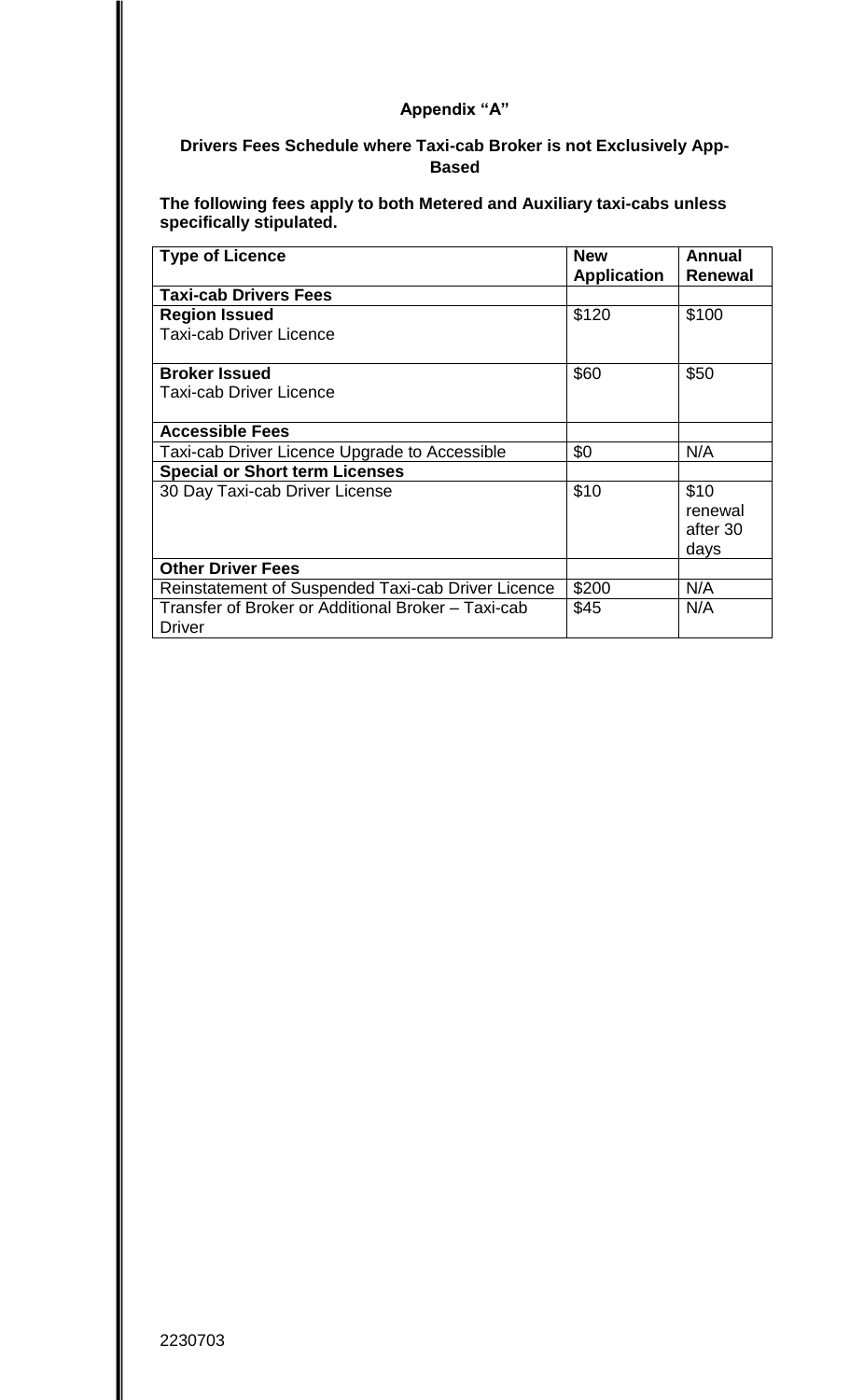#### **Other Fees Schedule where Taxi-cab Broker is not Exclusively App-Based**

**The following fees apply to both Metered and Auxiliary taxi-cabs unless specifically stipulated.** 

| <b>Type of Fee</b>                                                                | <b>New</b><br><b>Application</b> | <b>Annual</b><br><b>Renewal</b> |
|-----------------------------------------------------------------------------------|----------------------------------|---------------------------------|
| <b>Other Fees</b>                                                                 |                                  |                                 |
| <b>Taxi-cab Meter Fees</b>                                                        |                                  |                                 |
| <b>Taxi Meter Test and Seal</b>                                                   | \$45                             | N/A                             |
| <b>Taxi Meter Re-Test and Seal</b>                                                | \$45                             | N/A                             |
| <b>Taxi-cab Permit/Plate Fees</b>                                                 |                                  |                                 |
| <b>Vehicle Permit/Plate</b>                                                       | Cost plus 15%<br>administration  | N/A                             |
| <b>Replacement Vehicle Permit/Plate</b>                                           | Cost plus 15%<br>administration  | N/A                             |
| Replacement documentation including broker,<br>owner/ vehicle and driver licences | \$25                             | N/A                             |

\*Fees for new applications will be prorated based on 12 calendar months, where applicable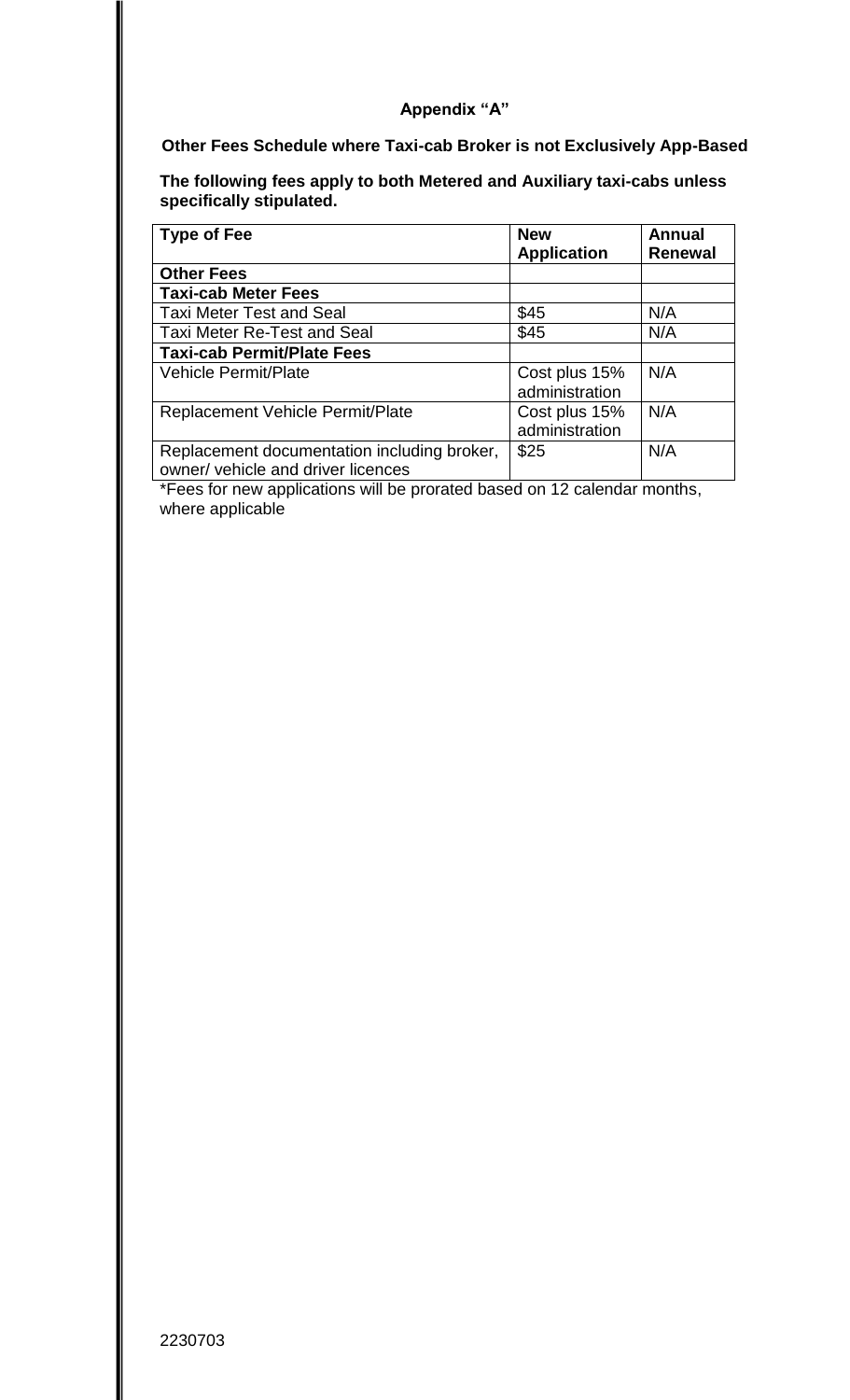## **Fee Schedule where Taxi-cab Broker is Exclusively App-Based when Arranging Taxi-cab Services**

**The following fees apply to both Metered and Auxiliary taxi-cabs unless specifically stipulated.** 

| <b>Type of Fee</b>                              | <b>New</b>         | <b>Annual</b>  |
|-------------------------------------------------|--------------------|----------------|
|                                                 | <b>Application</b> | <b>Renewal</b> |
| <b>Taxi-cab Broker Fees</b>                     |                    |                |
| <b>Taxi-cab Broker Fleet Size</b>               |                    |                |
| 1 to 50                                         | \$150              | \$150          |
| 51 to 100                                       | \$300              | \$300          |
| 101 to 150                                      | \$600              | \$600          |
| 151 to 200                                      | \$1200             | \$1200         |
| 201 to 500 vehicles                             | \$2400             | \$2400         |
| 501 to 999 vehicles                             | \$4800             | \$4800         |
| 1000 to 2999 vehicles                           | \$50000            | \$50000        |
| 3000 or more                                    | \$22 per vehicle   | \$22 per       |
|                                                 |                    | vehicle        |
| Reinstatement of Suspended Taxi-cab Broker      | \$200              | N/A            |
| Licence                                         |                    |                |
| <b>Vehicle/Owner and Driver License Fee</b>     | \$0.11 per trip    | N/A            |
| *Paid quarterly for each Taxi-cab service/trip  |                    |                |
| <b>Taxi-cab Owner/Vehicle Fees</b>              |                    |                |
| Reinstatement of Suspended Taxi-cab             | \$200              | N/A            |
| <b>Owner/Vehicle Licence</b>                    |                    |                |
| Transfer of Broker or Additional Broker - Taxi- | \$45               | N/A            |
| cab Owner/Vehicle                               |                    |                |
| Replacement Vehicle (excludes Meter Test        | \$40               | N/A            |
| Fee for Metered Taxis)                          |                    |                |
| <b>Taxi-cab Driver's Fees</b>                   |                    |                |
| Reinstatement of Suspended Taxi-cab Driver      | \$200              | N/A            |
| Licence                                         |                    |                |
| Transfer of Broker or Additional Broker - Taxi- | \$45               | N/A            |
| cab Driver                                      |                    |                |
| <b>Accessibility</b>                            |                    |                |
| Fee in Lieu of Accessible Services for          | \$0.07 per trip    | N/A            |
| <b>Auxiliary Taxi-cab Brokers</b>               |                    |                |
| *Paid quarterly for each Taxi-cab service/trip  |                    |                |
| <b>Other Fees</b>                               |                    |                |
| Replacement documentation including broker,     | \$25               | N/A            |
| owner/ vehicle and driver licences              |                    |                |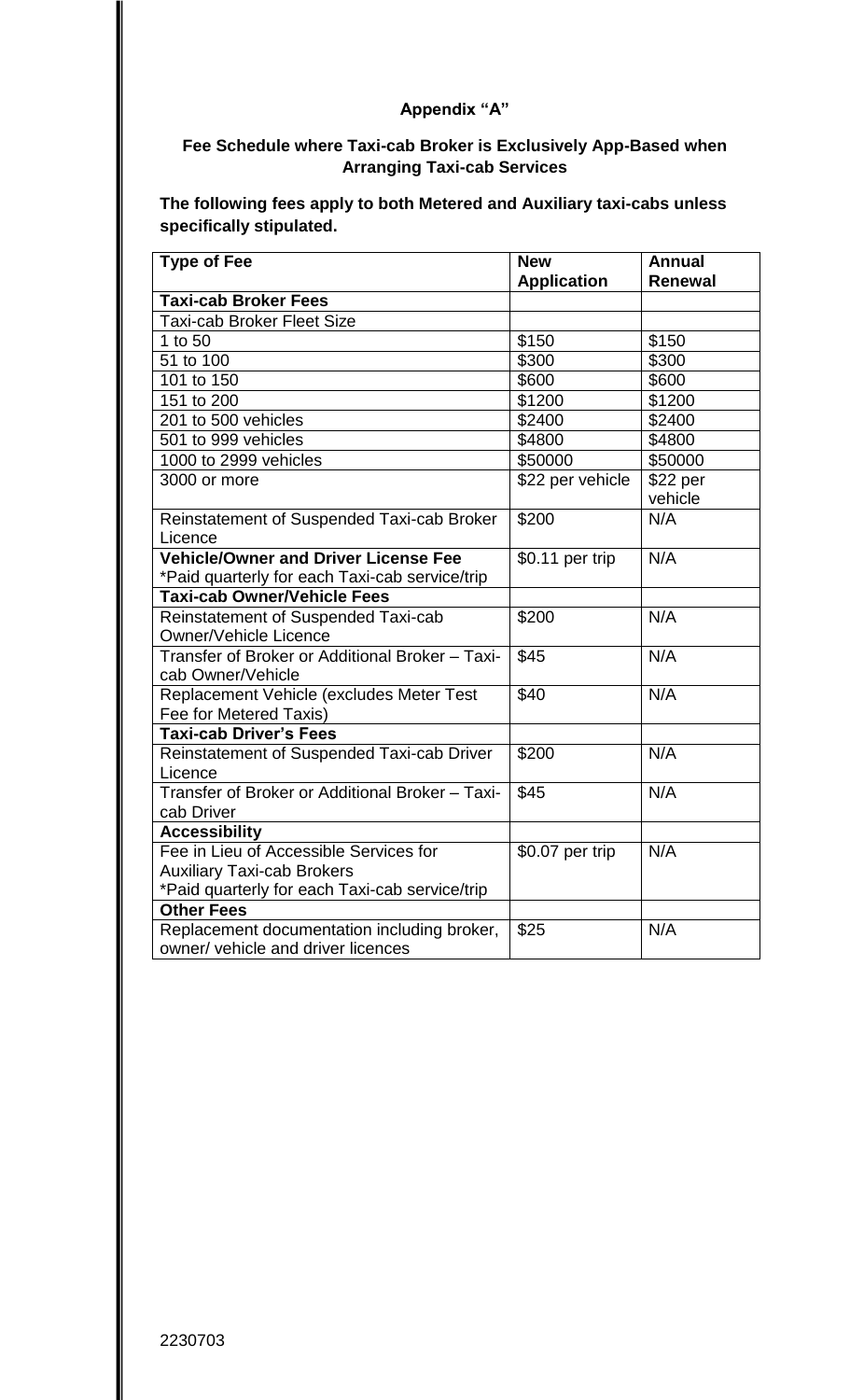# **Salvage By-Law – Fees and Charges**

| <b>Type of Licence</b>                                                                         | <b>New</b><br><b>Application</b> | <b>Renewal</b> |
|------------------------------------------------------------------------------------------------|----------------------------------|----------------|
| <b>Salvage Shop:</b><br>If acquired between June 1 <sup>st</sup> and November 30 <sup>th</sup> | \$355                            | \$205          |
| <b>Salvage Shop:</b><br>If acquired between December 1 <sup>st</sup> and May 31 <sup>st</sup>  | \$180                            | \$205          |
| <b>Salvage Yard:</b><br>If acquired between June 1 <sup>st</sup> and November 30 <sup>th</sup> | \$930                            | \$375          |
| <b>Salvage Yard:</b><br>If acquired between December 1 <sup>st</sup> and May 31 <sup>st</sup>  | \$465                            | \$375          |